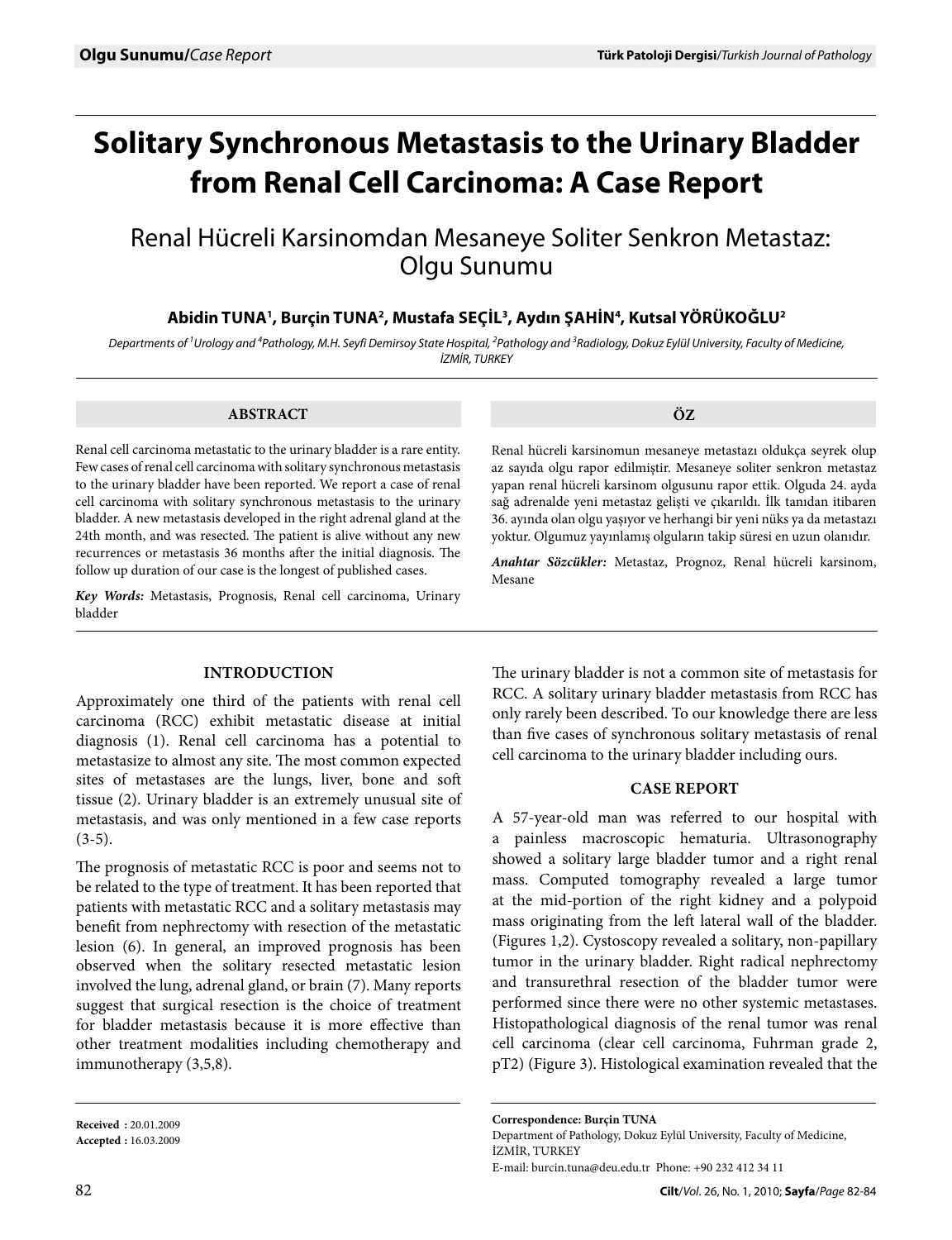bladder tumor was clear cell carcinoma similar to the right renal tumor. The morphology and immunohistochemical staining profile of the bladder tumor was the same as the primary renal tumor (positive staining with pancytokeratin, cytokeratin 7, CD10 and vimentin, and negative staining with cytokeratin 20, chromogranin and high molecular weight keratin) (Figure 4A-C). The tumor cells were of the same grade (Fuhrman grade 2) as the primary tumor. The case was therefore accepted as solitary synchronous metastasis to urinary bladder from RCC. Adjunctive therapy was given postoperatively (Interferon alpha-2a; 9 million unit, 3/week). The patient was well until right surrenal metastasis developed at 24 months of follow-up. Right adrenalectomy was performed, and the tumor was diagnosed as RCC metastasis. The patient is alive without any new recurrences at 36 months.



**Figure 1:** A solid renal mass is observed at the mid-portion of the right kidney (arrows).



**Figure 2:** A polypoid mass originating from the left lateral wall of the bladder is seen (arrow).

#### **Discussion**

RCC is a tumor with an unpredictable clinical course and behavior. Metastases have been reported to develop 17 years or more after the primary lesion is removed (9). Although renal cell carcinoma may involve any organ, synchronous or metachronous urinary bladder metastasis is rare. Most metastases appear within one year (10). Synchronous solitary bladder metastasis from RCC is extremely rare. Synchronous detection of solitary metastasis with primary tumor is also considered as an unfavorable feature (11). Most patients with RCC metastasized to the bladder die within the first year of diagnosis (5,10). It has been reported that patients presenting with a primary and metastatic lesion at the same time do not do as well as patients who present with metastasis after nephrectomy. The prognosis is uniformly poor in patients presenting with the primary and secondary lesion together, regardless of the mode of the therapy (11). Although there have been several longterm survivors (10), an average survival of 4 months may be expected in patients with synchronous metastases and only 10% will survive for one year (12).

Rodriguez et al. reported that the survival time in patients who developed a solitary metastasis after surgical removal of the primary tumor was better than those who exhibited a solitary metastasis in the presence of a primary tumor (6). In contrast, Manabu et al. reported that the mean survival time was 17.5 months for synchronous urinary bladder metastasis and 15.8 months for metachronous urinary metastasis. They suggested that the prognosis was not related to the interval between nephrectomy and the appearance of urinary bladder metastasis (8).

Almost all studies recommend surgical resection in the presence of solitary urinary bladder metastases. On the other



**Figure 3:** Renal cell carcinoma (H&E, x100).